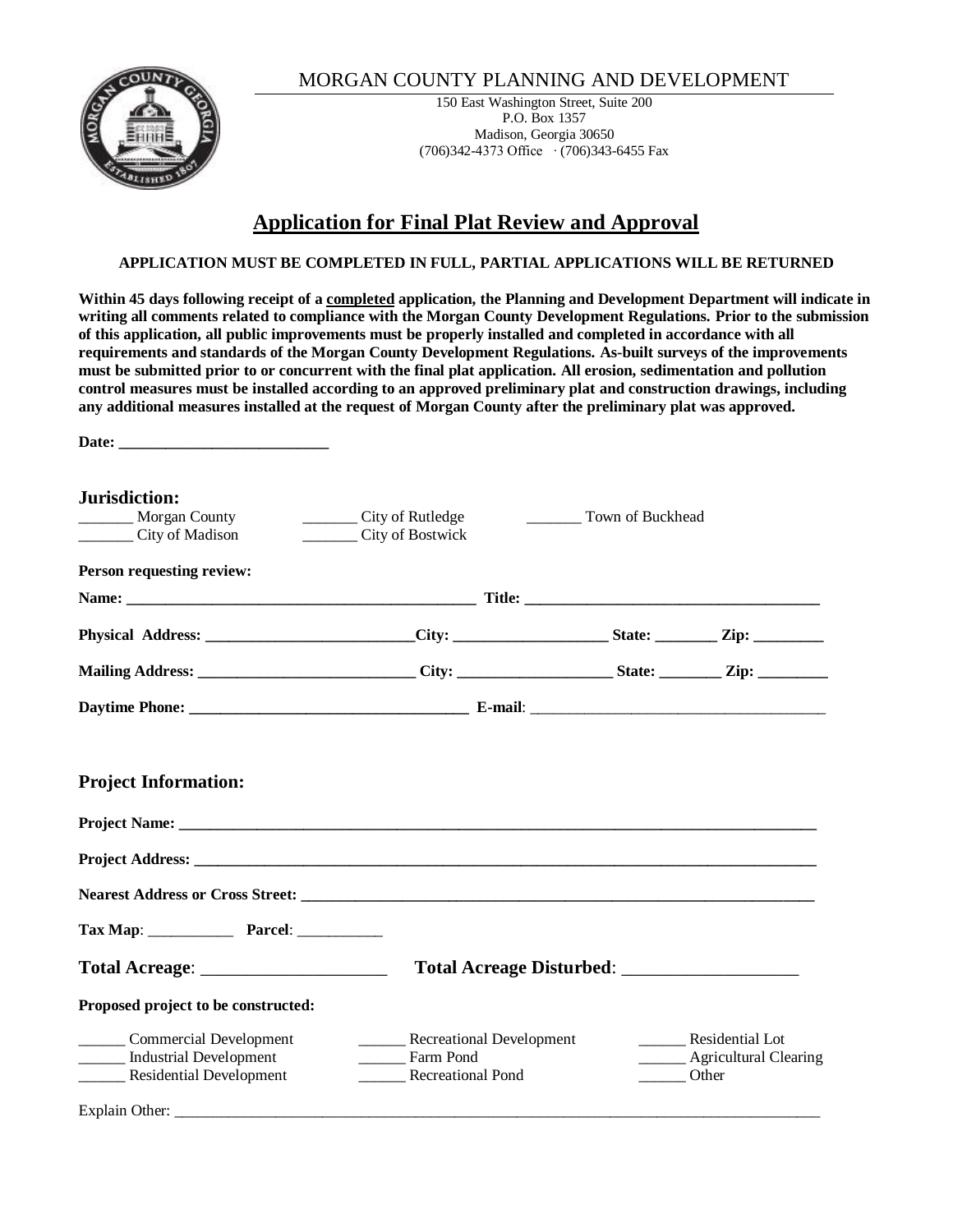### **Project Information, cont**.

|  |  |  | Is the property in a ground water recharge area? The Mo Theorem Property in a ground water recharge area? The Ves<br>$\frac{1}{\sqrt{1-\frac{1}{\sqrt{1-\frac{1}{\sqrt{1-\frac{1}{\sqrt{1-\frac{1}{\sqrt{1-\frac{1}{\sqrt{1-\frac{1}{\sqrt{1-\frac{1}{\sqrt{1-\frac{1}{\sqrt{1-\frac{1}{\sqrt{1-\frac{1}{\sqrt{1-\frac{1}{\sqrt{1-\frac{1}{\sqrt{1-\frac{1}{\sqrt{1-\frac{1}{\sqrt{1-\frac{1}{\sqrt{1-\frac{1}{\sqrt{1-\frac{1}{\sqrt{1-\frac{1}{\sqrt{1-\frac{1}{\sqrt{1-\frac{1}{\sqrt{1-\frac{1}{\sqrt{1-\frac{1}{\sqrt{1-\frac{1}{\sqrt{1-\frac{1$<br>Is the property in a water supply water shed? The Yes Theory No<br>$Yes$ No | River Lake <u>Dend</u> Creek <u>Stream Spring</u> Branch<br>Physical Address: ________________________City: ______________________State: __________Zip: ________<br>Mailing Address: ______________________________City: _____________________State: __________Zip: _________<br>Physical Address: City: City: State: Zip: Zip:<br>Mailing Address: _________________________________City: __________________________________Zip: _______________ |
|--|--|--|---------------------------------------------------------------------------------------------------------------------------------------------------------------------------------------------------------------------------------------------------------------------------------------------------------------------------------------------------------------------------------------------------------------------------------------------------------------------------------------------------------------------------------------------------------------------------------------------------------------------------------------|---------------------------------------------------------------------------------------------------------------------------------------------------------------------------------------------------------------------------------------------------------------------------------------------------------------------------------------------------------------------------------------------------------------------------------------------------|